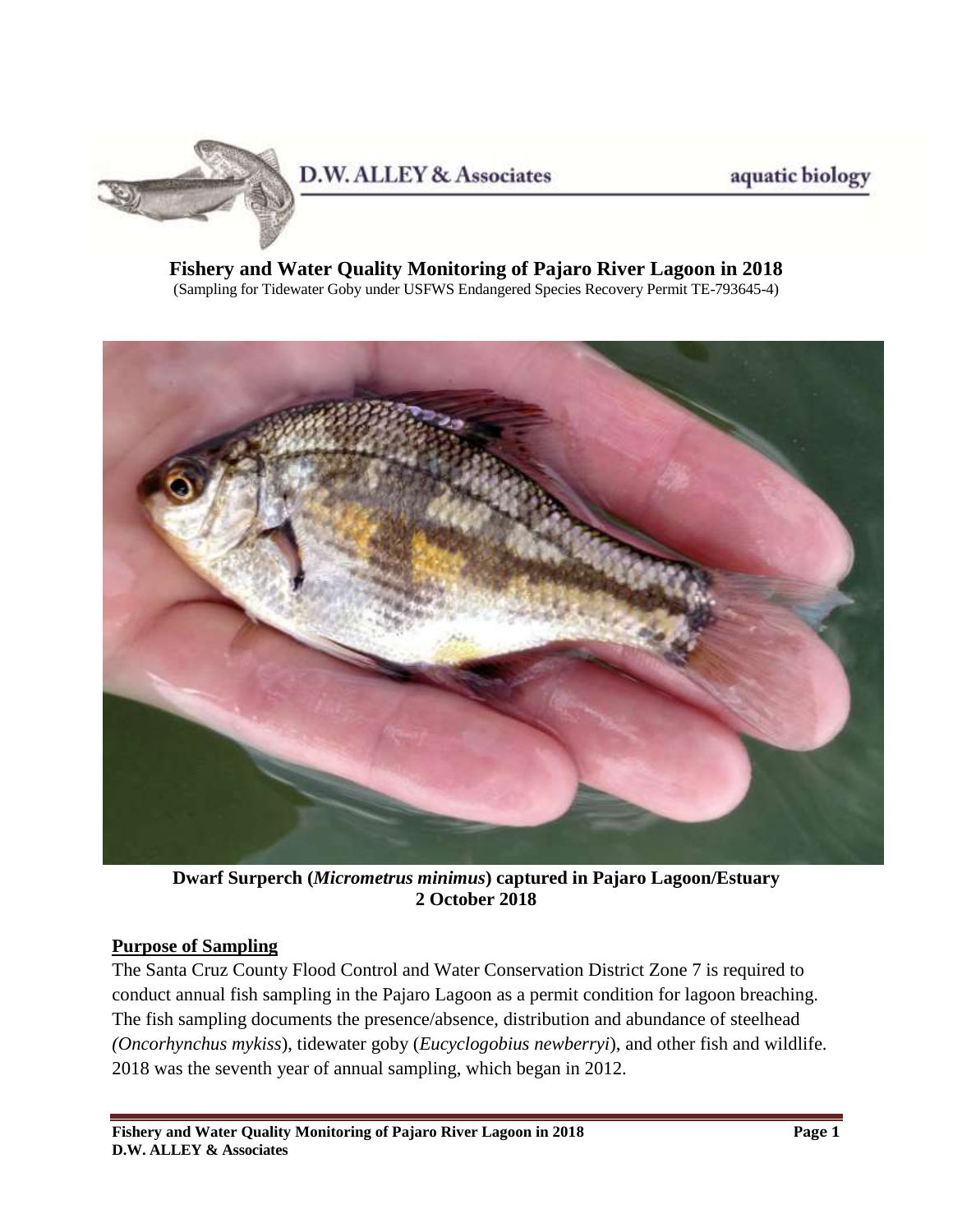## **Summary of 2018 Results**

No steelhead or tidewater goby were captured in Pajaro River Estuary in fall 2018. The catch was dominated by jack smelt (*Atherinopsis californiensis*) and various species of crabs. Other captured fish species included threespine stickleback (*Gasterosteus aculeatus*), arrow goby (*Clevelandia ios*), staghorn sculpin (*Leptocottus armatus*), Bay pipefish (*Syngnathus leptorhynchus*), Pacific herring (*Clupea pallasii*), Cabezon sculpin (*Scorpaenichthys marmoratus*), Dwarf surfperch (*Micrometrus minimus*) and nonnative yellowfin goby (*Acanthogobius flavimanus*).

## **2018 Estuary Conditions**

An estuary was present with an open sandbar during fish sampling in early October. There was daily tidal influence during the sampling period.

# **Methods**

Pajaro Estuary (open sandbar) was sampled on October  $1-3$ , 2018. Sampling locations included the beach area, adjacent to the model airport (1.8 miles upstream of Watsonville Slough), at Thurwachter Bridge (2.1 miles upstream of Watsonville Slough) and behind the City of Watsonville wastewater treatment plant (2.9 miles upstream of Watsonville Slough) (**Figure 1**).

On 1 October, two upper estuary were sampled for steelhead with the 106-foot seine (3/8-inch mesh), and water quality data were collected. Three seine hauls were made at the model airport, with 3 more at Thurwachter Bridge. Water quality was measured mid-channel at the 2 sites (water temperature  $({}^{\circ}C)$ , salinity (parts per thousand), conductivity (umho = micro- siemens = 1 millionth of a siemens) and oxygen (mg/L = parts per million) measured through the water column at 0.25 meter intervals). Conductivity is a measure of water's capability to pass electrical flow. This ability is directly related to the concentration of ions in the water. These conductive ions come from dissolved salts and inorganic materials such as alkalis, chlorides, sulfides and carbonate compounds and not just sodium chloride.

On 2 October, the main estuary along the beach was sampled for steelhead with the 106-foot bag seine (8 successful seine hauls). On 3 October, tidewater goby was sampled for, using a 30-foot seine with 1/8-inch mesh. Five seine hauls were made in the estuary along the beach, and 3 were made in the upper estuary (model airport, Thurwachter Bridge and boat ramp).

On 3 October, during tidewater goby sampling in the lower and upper estuary, water quality was measured at 4 stations. The 3 lower estuary measurements were made mid-channel by wading, and the 1 upper estuary measurement was also made mid-channel by wading. Secchi depth was not measured, with visibility to the bottom. Water quality measurements taken on 1 and 3 October were sufficient to determine general water quality conditions at the time of fish sampling.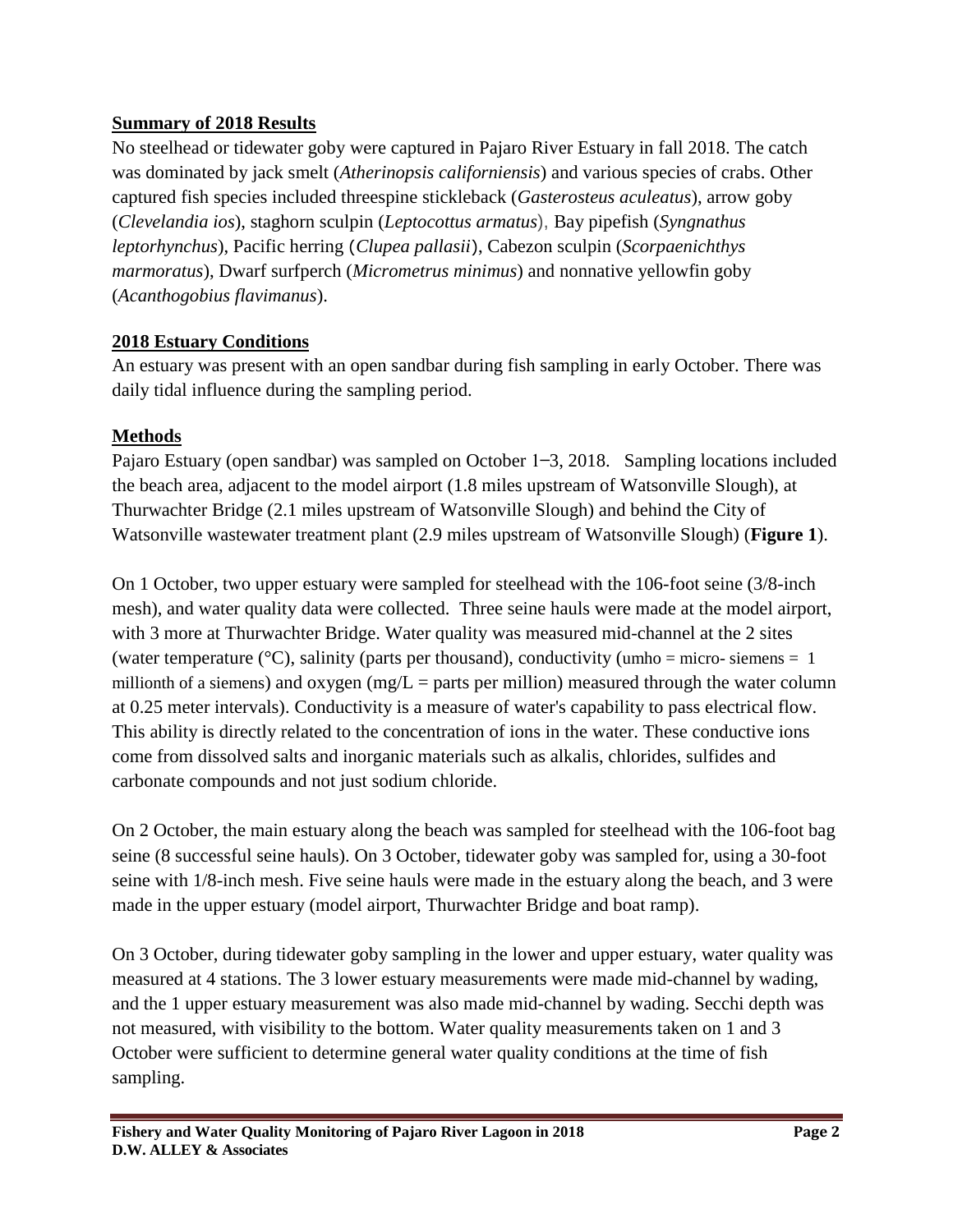#### **Results – Fish Capture**

Results of sampling of the upper estuary near the model airport and Thurwachter Bridge with the large seine yielded only jack smelt (**Table 1**).

Sampling of the lower estuary along the beachfront with the larger bag seine yielded 7 native fish species compared to 4 in 2017, 3 in 2016, 1 in 2015, 3 in 2014 and 10 in 2013 (**Table 2**). Smelt were again the most abundant species with all being identified as jack smelt. Other species in declining abundance included arrow goby, staghorn sculpin, Bay pipefish and one each of Pacific herring, Cabezon sculpin and Dwarf surfperch. One nonnative yellowfin goby was captured in the upper estuary adjacent the model airport. No steelhead or tidewater goby were captured. Fish species diversity was greater than when the sandbar was closed during drought. One harbor seal was present in the lower estuary during sampling. Crabs were common in seine hauls in the lower estuary along the beach berm (**Table 2**). They included Dungeness, yellow shore, red rock and kelp crabs. Shrimp were also captured. Submerged aquatic vegetation was very scarce, as had been the case in 2015–2017. The main estuary was very shallow and mostly wadeable except for a narrow thalweg and near the Watsonville Slough confluence.

Our tidewater goby sampling with the finer meshed seine in the lower and upper estuary yielded no tidewater gobies in the lower estuary along the beachfront where arrow goby, jack smelt, staghorn sculpin, bay pipefish and the 4 species of crabs previously mentioned were captured (**Table 3**). Staghorn sculpin was captured mostly in the lower estuary unlike previous years. Large sea hare slugs were observed mating nearshore for the first time in the lower estuary during the tidewater goby sampling effort. In the upper estuary, no tidewater goby were captured. Other species captured in the upper estuary with the fine-meshed seine included arrow goby, young-of-the-year (YOY) smelt, staghorn sculpin, Bay pipefish and threespine stickleback. Threespine stickleback was captured only in the upper estuary and only with the fine-meshed goby seine in 2018. A record of tidewater goby captures since 2012 may be found in **Table 4.**



**Cabezon Sculpin captured in Pajaro Lagoon/Estuary, 2 October 2018**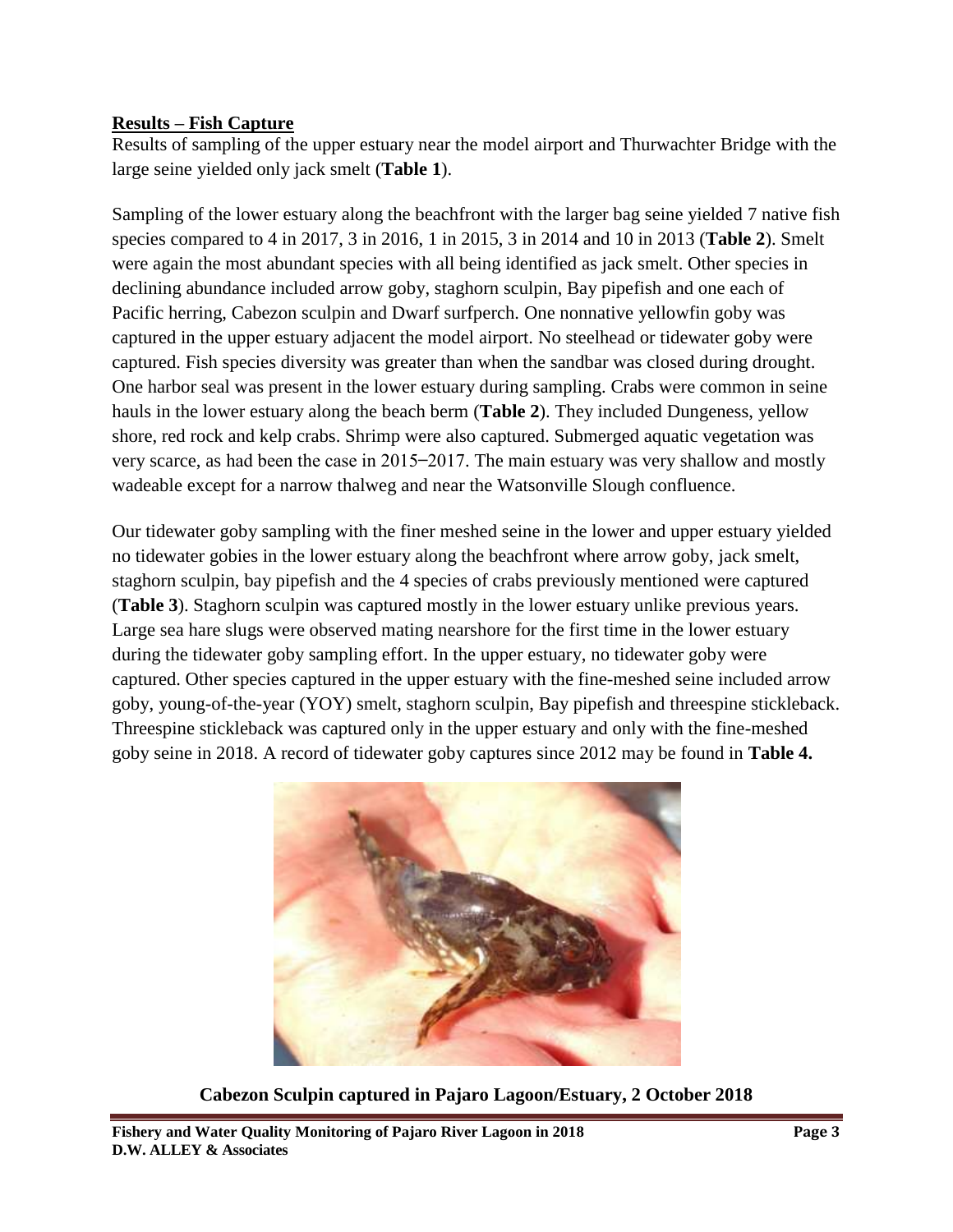#### **Table 1. Fish capture\* results from sampling upper Pajaro estuary** *with the 106-foot bag seine (3/8-inch mesh)***, 1 October 2018.**

| <b>Date</b>  | <b>Location</b> | <b>Seine</b><br><b>Hauls</b> | <b>Steel-</b><br>head | Tide-<br>water<br><b>Goby</b> | <b>Arrow</b><br><b>Goby</b> | <b>Bay</b><br><b>pipefish</b> | <b>Jack</b><br>smelt | <b>Staghorn</b><br><b>Sculpin</b> | <b>Three-</b><br>spine<br><b>Stickle-</b><br><b>back</b> | <b>Starry</b><br><b>Flounder</b> |
|--------------|-----------------|------------------------------|-----------------------|-------------------------------|-----------------------------|-------------------------------|----------------------|-----------------------------------|----------------------------------------------------------|----------------------------------|
| 1 Oct        | Model           | $-3$                         |                       |                               |                             |                               | 616                  |                                   |                                                          |                                  |
| 2018         | Airport         |                              |                       |                               |                             |                               |                      |                                   |                                                          |                                  |
|              | Thurwachter     | $4 - 6$                      |                       |                               |                             |                               | 164                  |                                   |                                                          |                                  |
|              | Bridge          |                              |                       |                               |                             |                               |                      |                                   |                                                          |                                  |
| <b>Total</b> |                 |                              | $\bf{0}$              |                               | $\mathbf{0}$                |                               | 780                  | $\mathbf{0}$                      | $\mathbf{0}$                                             |                                  |

#### **Table 2. Fish capture\* results from sampling lower Pajaro estuary** *with the 106-foot bag seine (3/8-inch mesh)***, 2 October 2018.**

| <b>Date</b>  | <b>Location</b> | <b>Seine</b><br><b>Haul</b> | <b>Steel-</b><br>head | Tide-<br>water<br><b>Goby</b> | <b>Arrow</b><br>goby          | <b>Bay</b><br>pipefish | <b>Jack</b><br>smelt | <b>Staghorn</b><br><b>Sculpin</b> | <b>Pacific</b><br><b>Herring</b> | <b>Dwarf</b><br><b>Surfperch</b> | <b>Cabezon</b><br>sculpin |
|--------------|-----------------|-----------------------------|-----------------------|-------------------------------|-------------------------------|------------------------|----------------------|-----------------------------------|----------------------------------|----------------------------------|---------------------------|
| 2 Oct        | East of         |                             |                       |                               |                               | 3                      | 336                  | 3                                 |                                  |                                  |                           |
| 2018         | Watsonville     |                             |                       |                               |                               |                        |                      |                                   |                                  |                                  |                           |
|              | Slough          |                             |                       |                               |                               |                        |                      |                                   |                                  |                                  |                           |
|              | East of #1      | 2                           |                       |                               |                               | 2                      | 74                   |                                   |                                  |                                  |                           |
|              | East of #2      | 3                           |                       |                               | $\mathfrak{D}_{\mathfrak{p}}$ | 3                      | 352                  | 3                                 |                                  |                                  |                           |
|              | East of #3      | 4                           |                       |                               |                               |                        | 244                  |                                   |                                  |                                  |                           |
|              | East of #4      | 5                           |                       |                               |                               | 3                      | 143                  |                                   |                                  |                                  |                           |
|              | East of #5      | 6                           |                       |                               |                               |                        | 141                  | $\overline{c}$                    |                                  |                                  |                           |
|              | East of #6      | ⇁                           |                       |                               | 27                            | 2                      | 302                  | 8                                 |                                  |                                  |                           |
|              | East of #7      | 8                           |                       |                               |                               |                        | 226                  |                                   |                                  |                                  |                           |
| <b>Total</b> |                 |                             | $\mathbf{0}$          | $\mathbf{0}$                  | 33                            | 14                     | 1818                 | <b>18</b>                         |                                  |                                  |                           |

\*44 Dungeness crabs, 37 yellow shore crabs, 18 red rock crabs, 7 kelp crabs, 16 shrimp.

#### **Table 3. Fish capture\* results from sampling the periphery of lower Pajaro estuary, and upper Pajaro Estuary** *with the 30-foot seine (1/8-inch mesh)***, 3 October 2018.**

| <b>Date</b>   | <b>Location</b>                                              | <b>Seine</b><br><b>Haul</b> | <b>Steel-</b><br>head | Tide-<br>water<br><b>Goby</b> | <b>Arrow</b><br>goby | <b>Yellow</b><br>fin<br>goby | <b>Bay</b><br>pipe-<br>fish | <b>Smelt</b><br>(jack<br>and top) | <b>Staghorn</b><br><b>Sculpin</b> | <b>Three-</b><br>spine<br>stickle-<br><b>back</b> |
|---------------|--------------------------------------------------------------|-----------------------------|-----------------------|-------------------------------|----------------------|------------------------------|-----------------------------|-----------------------------------|-----------------------------------|---------------------------------------------------|
| 3 Oct<br>2018 | Approx. 200 m east<br>of Pajaro Dunes                        | 1                           |                       |                               | 1                    |                              |                             |                                   | $\overline{4}$                    |                                                   |
|               | East of #1                                                   | 2                           |                       |                               | 10                   |                              |                             |                                   | 4                                 |                                                   |
|               | East of #2                                                   | 3                           |                       |                               | 2                    |                              | 2                           | 13                                |                                   |                                                   |
|               | East of #3                                                   | 4                           |                       |                               | 2                    |                              | $\mathbf{I}$                | 126 YOY                           |                                   |                                                   |
|               | East of #4                                                   | 5                           |                       |                               | 31                   |                              |                             |                                   | 35                                |                                                   |
|               | Airport-0.3 miles<br>down from<br>Thurwachter Br             | 6                           |                       |                               |                      |                              |                             |                                   |                                   | $400+$                                            |
|               | Thurwachter Br. - 2.1<br>miles up from<br>Watsonville Slough | 7                           |                       |                               | 2                    |                              | 5                           |                                   | 4                                 | 3                                                 |
|               | Boat Ramp-0.8 miles<br>upstream of<br>Thurwachter Br.        | 8                           |                       |                               | 5                    |                              |                             | 11<br>YOY                         |                                   | 2                                                 |
| <b>Total</b>  |                                                              |                             | $\mathbf{0}$          | $\bf{0}$                      | 53                   |                              | <b>10</b>                   | <b>150</b>                        | 49                                | $405+$                                            |

\* 18 yellow shore, 17 red rock, 10 kelp, 4 Dungeness were captured. Three nudibranch captured. 15-20 large sea hare slugs observed mating.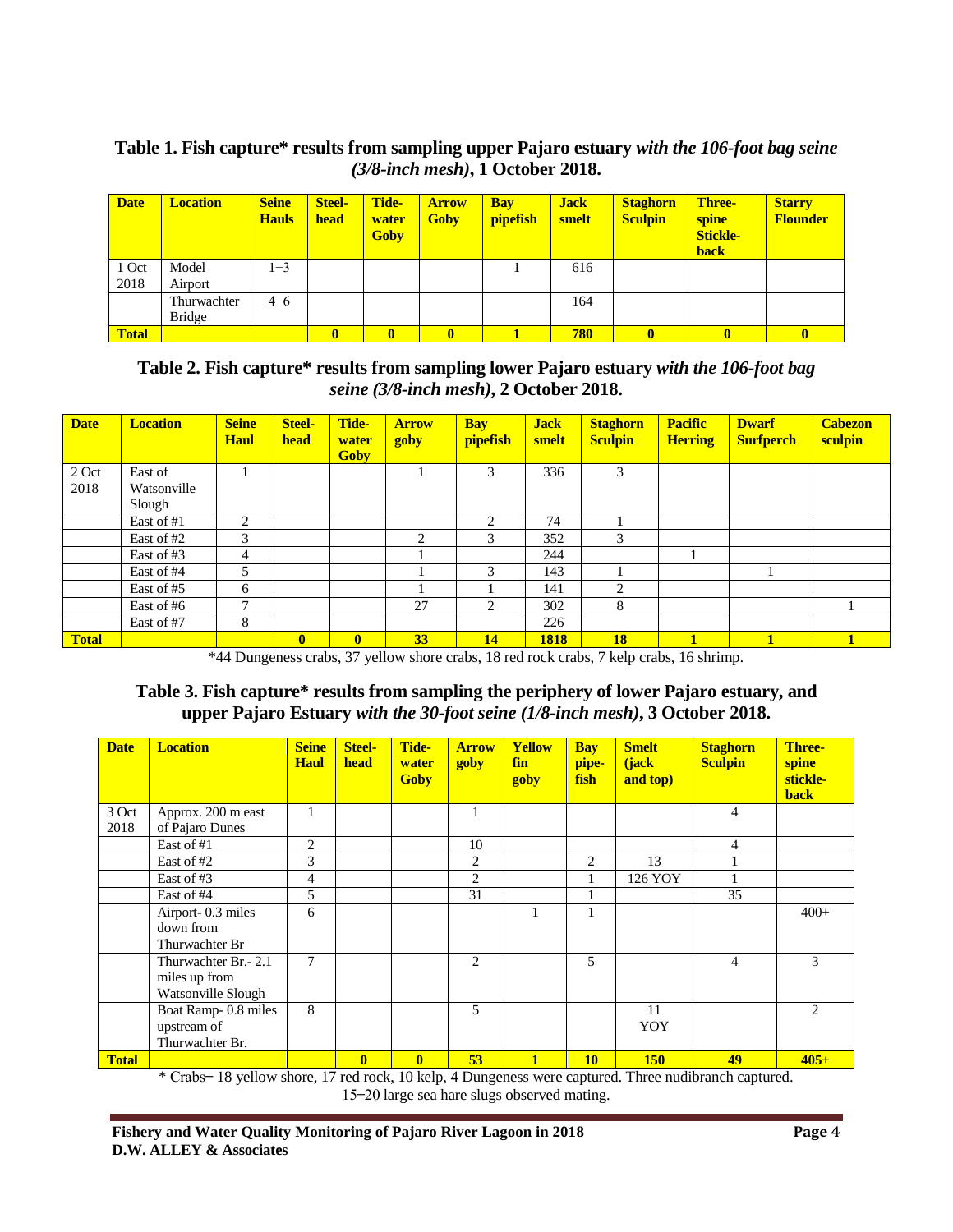| Year | # of Tidewater Gobies<br><b>Captured in Pajaro</b><br><b>Lagoon/Estuary</b> | # of Seine Hauls at Approximately Similar<br><b>Locations with</b><br><b>30-foot Seine (1/8-inch mesh)</b> |
|------|-----------------------------------------------------------------------------|------------------------------------------------------------------------------------------------------------|
| 2012 | 111                                                                         |                                                                                                            |
| 2013 | 436                                                                         |                                                                                                            |
| 2014 | 414                                                                         |                                                                                                            |
| 2015 | 42                                                                          |                                                                                                            |
| 2016 | 29                                                                          | 8                                                                                                          |
| 2017 | $0(1 \text{ with } 3/8 \text{-inch meshed seine adjacent})$                 |                                                                                                            |
|      | model airport)                                                              |                                                                                                            |
| 2018 |                                                                             |                                                                                                            |

### **Table 4. Annual Number of Tidewater Gobies Captured in Pajaro Lagoon/ Estuary in Fall.**

# **Water Quality**

Stress to freshwater acclimatized steelhead would probably not occur until conductivity levels reach 12,000 to 15,000 micro-mhos, associated with sudden increases in salinity to  $10 - 12$  parts per thousand (ppt) (**J. Cech, personal communication**). However, steelhead acclimatized to estuary conditions with fluctuating salinity and associated stratification can survive where salinity increases with depth and may range from 8 to 20 ppt at depths of 0.75 m and deeper, with salinity in the upper 0.5 m less than 1 ppt. These were estuary conditions in Aptos estuary in 2018 with steelhead present (**Alley 2019a**). Water temperatures above 22º C (72º F) and oxygen levels below 5 parts per million (mg/L) are thought to stress steelhead. After 15 years of water quality monitoring and steelhead/tidewater goby sampling of Santa Rosa Creek Lagoon near Cambria and 28 years at Soquel Creek Lagoon in Capitola, the following were recommendations to insure steelhead habitation. These recommendations would be difficult to attain at Pajaro Lagoon because of the absence of or extremely limited stream inflow.

- *The 7-day rolling average water temperature within 0.25 m of the bottom should be 19°C or less.*
- *Maintain the daily maximum water temperature below 25ºC (77°F).*
- *If the maximum daily water temperature should reach 26.5ºC (79.5ºF), it may be lethal and should be considered the lethal limit.*
- *Water temperature at dawn near the bottom for at least one monitoring station should be 16.5°C (61.7°F) or less on sunny days without morning fog or overcast and 18.5°C (65.3°F) or less on days with morning fog or overcast.*
- *Maintain the daily dissolved oxygen concentration near the bottom at 5 milligrams/liter or greater, though it does not become critically low and potentially lethal until it is less than 2 mg/l throughout the water column for several hours, with the daily minimum occurring near dawn or soon after.*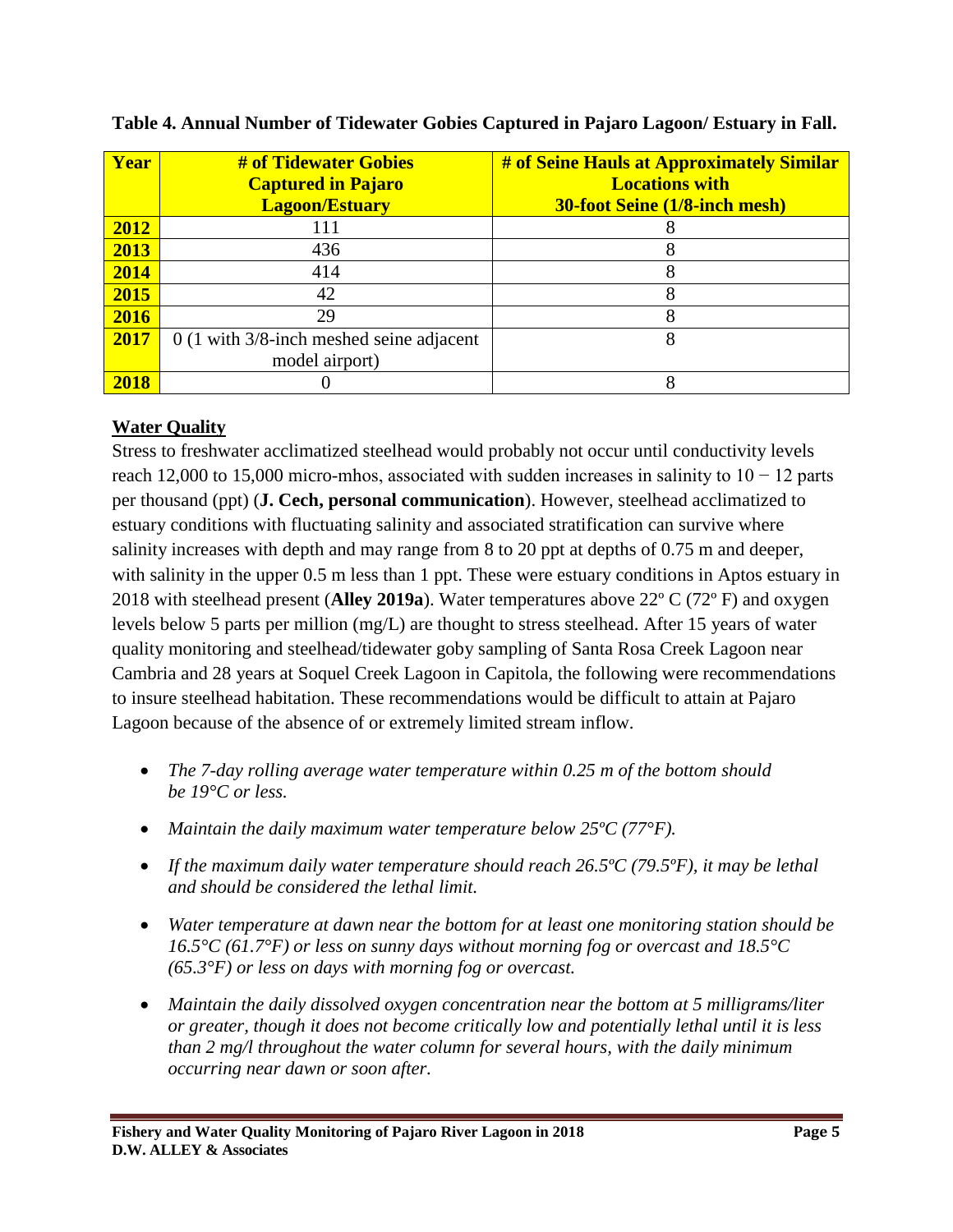Coastal lagoons are very food-rich environments where steelhead growth rates are very high, despite warmer water temperatures. A study completed by **Farrel et al.** (**2015**) indicated that the thermal range over which a Tuolumne River *O. mykiss* population could maintain 95% of peak aerobic capacity was 17.8°C to 24.6°C. Furthermore, up to a temperature of 23°C, all individual fish could maintain a factorial aerobic scope (FAS) value > 2.0 (FAS = Maximum metabolic rate (MMR) / Routine metabolic rate (RMR)), one that is predicted to provide sufficient aerobic capacity for the fish to properly digest a meal.

Tidewater gobies can physiologically tolerate the warmest, most saline, and lowest oxygen conditions that may be found in lagoon/estuary conditions, so long as some oxygen is present on the bottom. However, they build their nests in sand on the bottom under freshwater conditions without salinity. Therefore, they need freshwater conditions along the bottom to reproduce. This condition may only exist at the upper end of an estuary where freshwater inflow exists. If the sandbar closes and a freshwater lagoon develops, spawning conditions may be extensive. Artificial summer and fall sandbar breaching unassociated with stormflow, especially after freshwater conversion of the lagoon, may be considered a negative impact to tidewater gobies. Tidewater gobies are poor swimmers and require overwintering backwater habitat protected from water velocity to avoid being flushed out of the wet-season estuary during stormflow.

On 1 October, during steelhead sampling in the upper estuary, water temperature was warm but would not have been very stressful for steelhead at the airport and Thurwachter Bridge by early afternoon (range of 19.7−20.9°C through the water column), with water temperature fairly uniform through the water column with strong tidal action (**Table 5**). Salinity increased with depth somewhat with saline conditions throughout the water column and would not likely have been stressful to acclimated steelhead. Oxygen was similar through the water column and slightly higher near the bottom. Oxygen levels below 5 mg/l in the upper 0.75 meters of the water column at the model airport were likely slightly stressful for steelhead and were probably lower earlier in the morning, as they probably were elsewhere in the upper estuary. Algae and other aquatic vegetation do not photosynthesize at night to produce oxygen. At night they only respire like other living things, consuming oxygen and producing carbon dioxide. After a night of plant respiration, oxygen levels are lowest near dawn and begin to increase as sunlight penetrates the water column and plants begin to photosynthesize.

On 3 October during tidewater goby sampling in the lower and upper estuary, no stratification was found for water temperature, salinity or oxygen in the lower estuary in the morning (**Table 6**). Water temperature was uniformly cool; salinity was uniformly high; and oxygen levels were very good at above 8.5 mg/l throughout the water column as late as noon. At the boat ramp, 2.9 miles upstream of Watsonville Slough in afternoon, water temperature and salinity had become stratified with temperature and salinity increasing somewhat with depth. Conditions created warm and what would be stressful conditions for steelhead by 1440 hr that may have worsened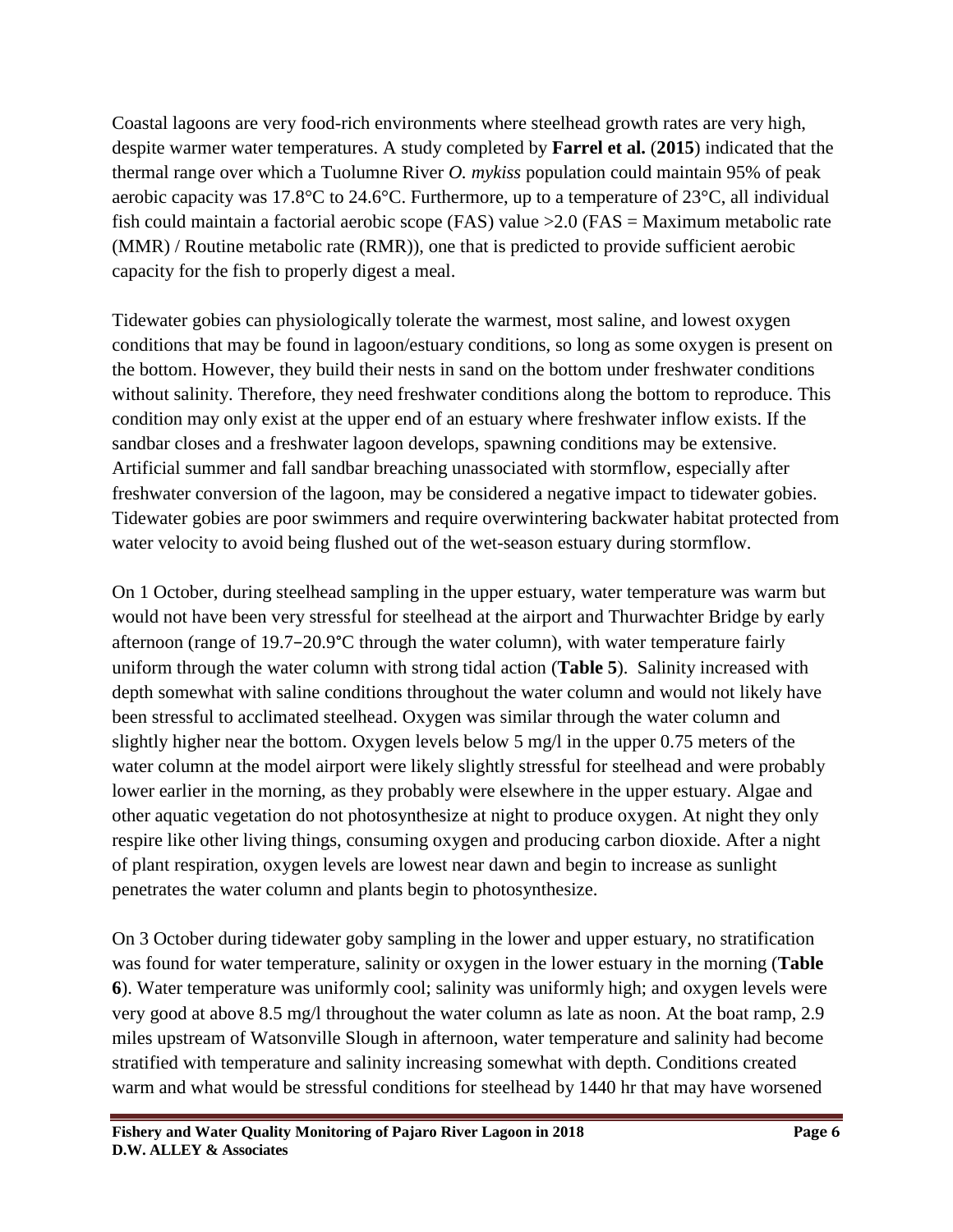later in the day because the upper estuary would be less affected by cooler ocean water entering during tidal action. However, oxygen levels remained above 5 mg/l through the water column and would be tolerable to steelhead, had they been present. Here again, oxygen levels may have been lower earlier in the day before aquatic plants began producing oxygen at higher levels.

|               |                  |              | $1-Oct-18$                         |                |                                      |              |                       |                |
|---------------|------------------|--------------|------------------------------------|----------------|--------------------------------------|--------------|-----------------------|----------------|
|               |                  |              | <b>Model Airport</b> (mid-channel) | 1134           | Thurwachter Bridge (mid-<br>channel) |              |                       |                |
|               | Air temp. 23.2 C |              |                                    | hr             | Air temp. $20.2 \text{ C}$           | 1402 hr      |                       |                |
| Depth         | <b>Temp</b>      | <b>Salin</b> | Oxygen<br>$(\% sat.)$              | Cond           | <b>Temp</b>                          | <b>Salin</b> | Oxygen<br>$(\% sat.)$ | Cond           |
| (m)           | (C)<br>(ppt)     |              | (mg/l)                             | micro-<br>mhos |                                      | (ppt)        | (mg/l)                | micro-<br>mhos |
| $\bf{0}$      | 20.4             | 18.4         | 4.64                               | 26771          | 20.7                                 | 22.5         | 5.70                  | 32746          |
| 0.25          | 19.7             | 18.5         | 4.02                               | 26165          | 20.7                                 | 22.6         | 5.01                  | 32851          |
| 0.5           | 20.3             | 22.8         | 4.45                               | 32773          | 20.7                                 | 23.2         | 5.21                  | 33543          |
| 0.75          | 20.5             | 24.4         | 4.66                               | 35020          | 20.8                                 | 23.7         | 5.54                  | 34312          |
| 1.0           | 20.6             | 24.7         | 5.22                               | 35450          | 20.8                                 | 24.6         | 5.77                  | 35526          |
| 1.25bot       | 20.6             | 24.7         | 5.01                               | 35528          | 20.9                                 | 24.7         | 5.88                  | 35677          |
| $1.5$ bot $*$ |                  |              |                                    |                | 20.9                                 | 24.7         | 5.85                  | 35638          |

**Table 5. Water quality measurements in the upper Pajaro estuary during steelhead sampling, 1 October 2018.**

\* "bot" indicates the estuary bottom where measurements were taken through the water column.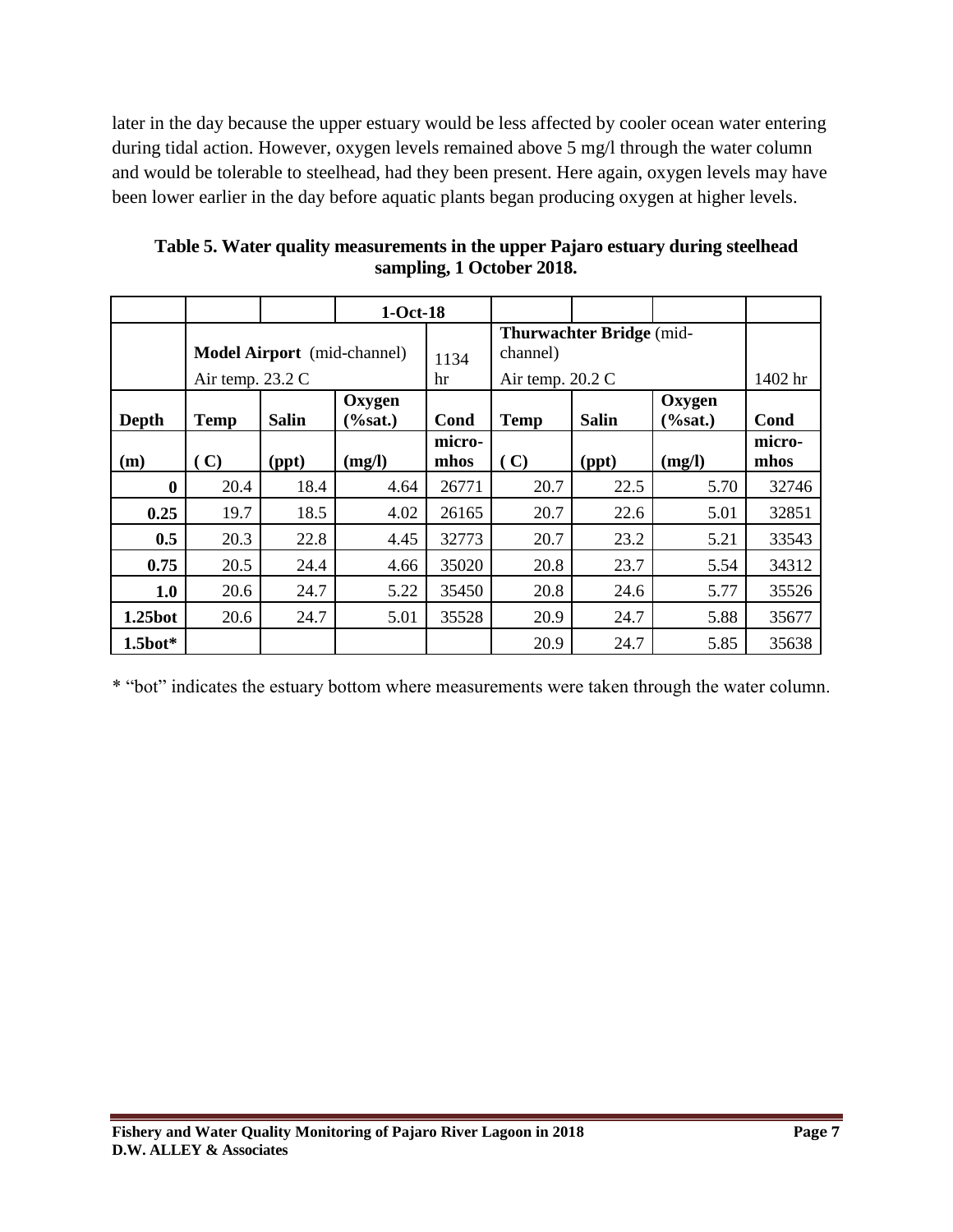**3-Oct-18 Station 1 (lower estuary**) 0934 hr **Station 3 (lower estuary)**  air temp. 17.5 Cair temp. 19.7 C 1043 hr **Depth** Temp Salin | Oxygen | Cond | Temp | Salin **Oxygen Cond**  $(m)$   $(c)$   $(ppt)$   $(mg/l)$ **micromhos ( C) (ppt) (mg/l) Micromhos 0** 15.5 30.4 10.7 38117 16.4 29.8 10.53 38258 **0.25** 15.5 30.4 8.93 38201 16.3 29.7 8.48 38208 **0.5** 15.5 30.4 9.02 38181 16.2 29.9 8.91 38269 **0.75** 15.4 30.4 9.00 38185 15.8 30.3 9.94 38356 **0.87bot** 15.7 30.3 9.88 38364 **1.0** 15.4 30.4 8.99 38169 **1.15bot** 15.4 30.4 8.79 38189 **Station 5 (lower estuary**) 1133 hr **Boat Launch Ramp mid channel** 1444 hr air temp. 18.2 C **(above Thurwachter Bridge)** air 20.1 C **Depth** Temp Salin | Oxygen | Cond Temp | Salin | Oxygen | Cond  $(\mathbf{m})$   $(\mathbf{C})$   $(\mathbf{ppt})$   $(\mathbf{m}\mathbf{g}/\mathbf{l})$ **micro** $m\text{hos}$  **(C)**  $\qquad$  **(ppt)**  $\qquad$  **(mg/l) micromhos 0** 16.4 30.2 10.67 38852 20.7 12.9 7.72 19626 **0.25** 16.4 30.0 8.73 38539 20.8 13.6 6.11 20649 **0.5** 16.4 30.0 8.69 38501 21.3 17.4 5.20 26185 **0.75** 16.0 30.2 8.86 38436 21.7 20.7 6.48 30842 **0.85bot** 16.0 30.3 9.13 38512 **0.95bot** 21.7 21.1 6.83 31567

**Table 6. Water quality measurements in the lower Pajaro estuary (Stations 1, 3 and 5 in midchannel) and one upper estuary site during tidewater goby sampling, 3 October 2018.**

#### **CONCLUSIONS**

No steelhead or tidewater goby were detected in the Pajaro Estuary in 2018. With its daily tidal influence, the estuary was less favorable to juvenile steelhead for rearing and tidewater goby for spawning than a deeper freshwater lagoon would be. A lagoon with a closed sandbar that had converted to freshwater would not have daily depth fluctuation or stratified water temperature that the upper estuary experienced in the 2018 estuary, with indications that oxygen levels that may be stressfully low for steelhead. A freshwater lagoon would cool down each night and have the same cool water temperature and high oxygen concentration throughout the water column at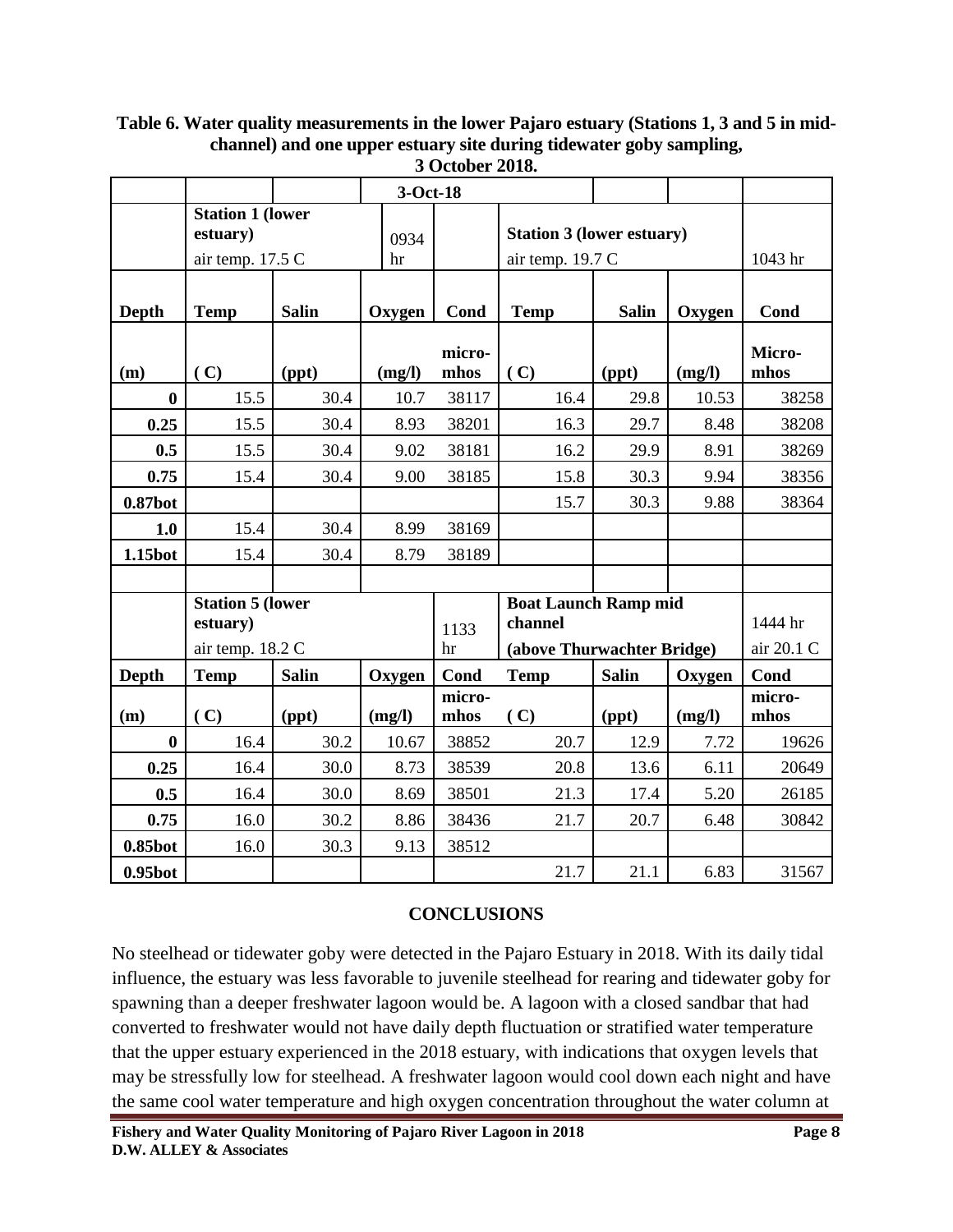dawn, as was found in the Soquel Lagoon (**Alley 2019b**). Water temperature would remain cooler at depth through the day with oxygen increasing steadily as aquatic vegetation photosynthesized. The 2018 Pajaro estuary was highly saline throughout the water column during sampling, with evidence of temporal oxygen fluctuations. Though oxygen concentrations were not prohibitively low for steelhead by late morning during sampling in the upper estuary, they may have been stressfully low near the bottom near dawn in the vicinity of the model airport and upstream to beyond the boat ramp. Low oxygen would force steelhead nearer the surface in search of higher oxygen levels where they would be more vulnerable to predation. It appeared from very limited water quality measurements in fall that water temperature was stressfully high even in fall for steelhead in the upper estuary in the vicinity of the boat ramp but tolerable at the Thurwachter Bridge and downstream. Typically, air and water temperatures are higher in July and August than late September and early October in lagoons without tidal influence. The cooling effect of tidal influxes did not appear to maintain water temperatures below 20 °C midday at the model airport and upstream in 2018. While water quality data were not collected throughout the summer and during periods of sandbar closure that may have occurred in 2018, habitat conditions for steelhead could have become difficult if the sandbar closed temporarily to form a lagoon with little stream inflow. After sandbar closure, trapped saltwater would create a stratified water column with higher water temperatures throughout and lower oxygen levels at increasing depth. Much of the Pajaro Estuary was 1.5 meters deep or less at water quality stations, with a narrow thalweg present nearby in the lower estuary that was somewhat deeper. A shallow lagoon would heat up quickly with the salinity stratification that would ensue after the sandbar closed.

The lack of capture of tidewater goby in fall 2018 indicated that a small population still existed, at best, in Pajaro Estuary. Our sampling was not extensive enough to establish that tidewater goby were absent. The steep banks and overhanging vegetation in the leveed upper estuary makes accessibility for sampling very limited. So, small pockets of tidewater goby may still have been present. This species again appeared absent in the lower estuary along the beach where sampling access is good, as was the case in 2015–2017. Algae and submerged vegetation appeared largely absent in the lower estuary in the past 4 years. After a high flow winter of 2016−2017, only 1 tidewater goby was captured at the airport site, with none detected at Thurwachter Bridge or the boat ramp where they were abundant in earlier years. Some tidewater gobies may have been flushed from the estuary during high stormflows during that winter, leaving a small population during the 2017 dry season. With a leveed channel, protected backwaters with tules are limited for overwintering cover for tidewater goby during high stormflow events. Water quality was adequate for tidewater goby survival during the dry season of 2018, though oxygen may have been low at times in some locations. This species spawns along freshwater margins, which were absent at sampling sites in the 2017 and 2018 estuary. Freshwater habitat may have existed at the most upstream extent of the estuary where the River entered the estuary during the dry season if it was flowing.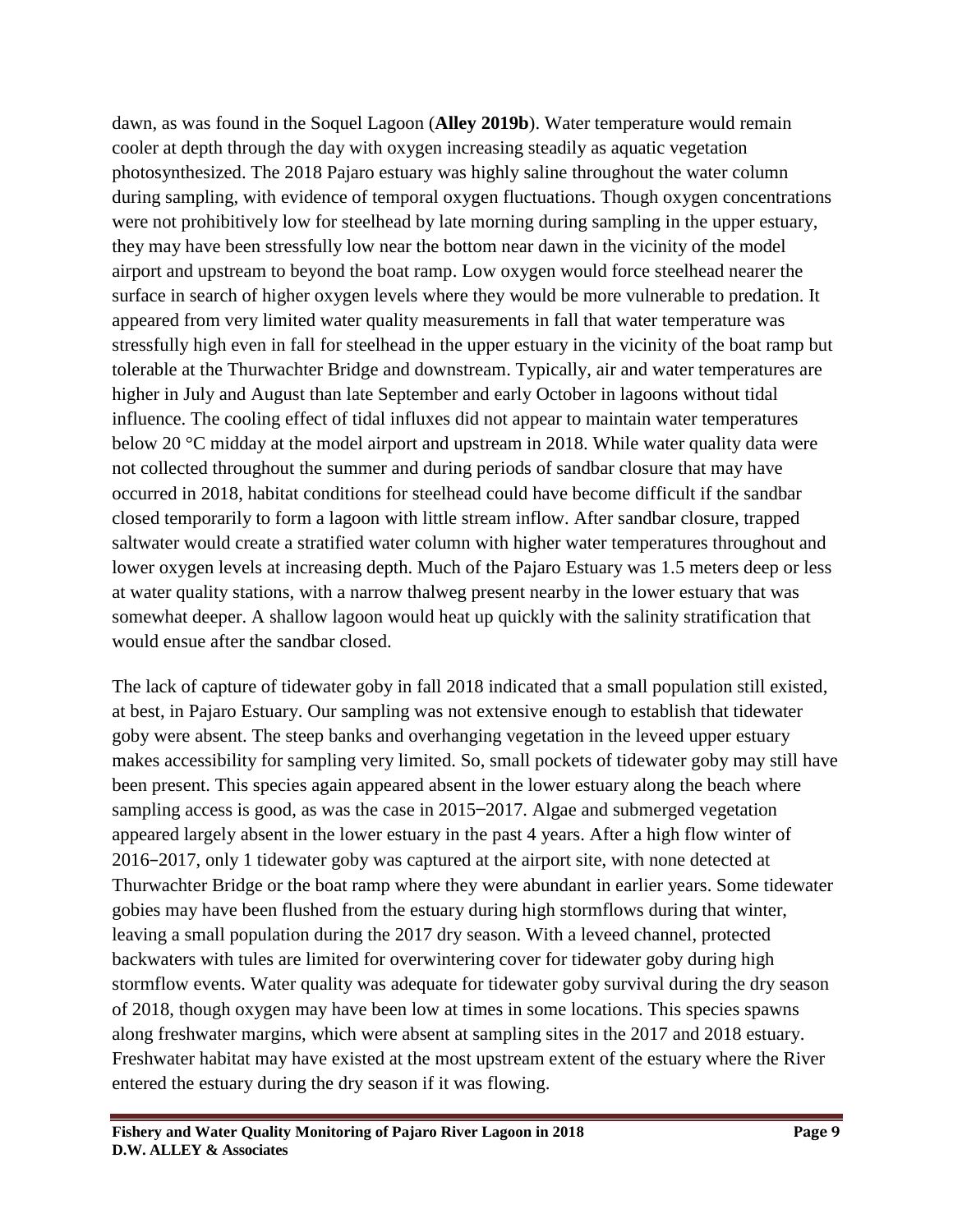

 **Figure 1. Upper Three Sampling Sites along the Levee and Sampling Zone along the Beach Berm at the Pajaro Lagoon/Estuary.**